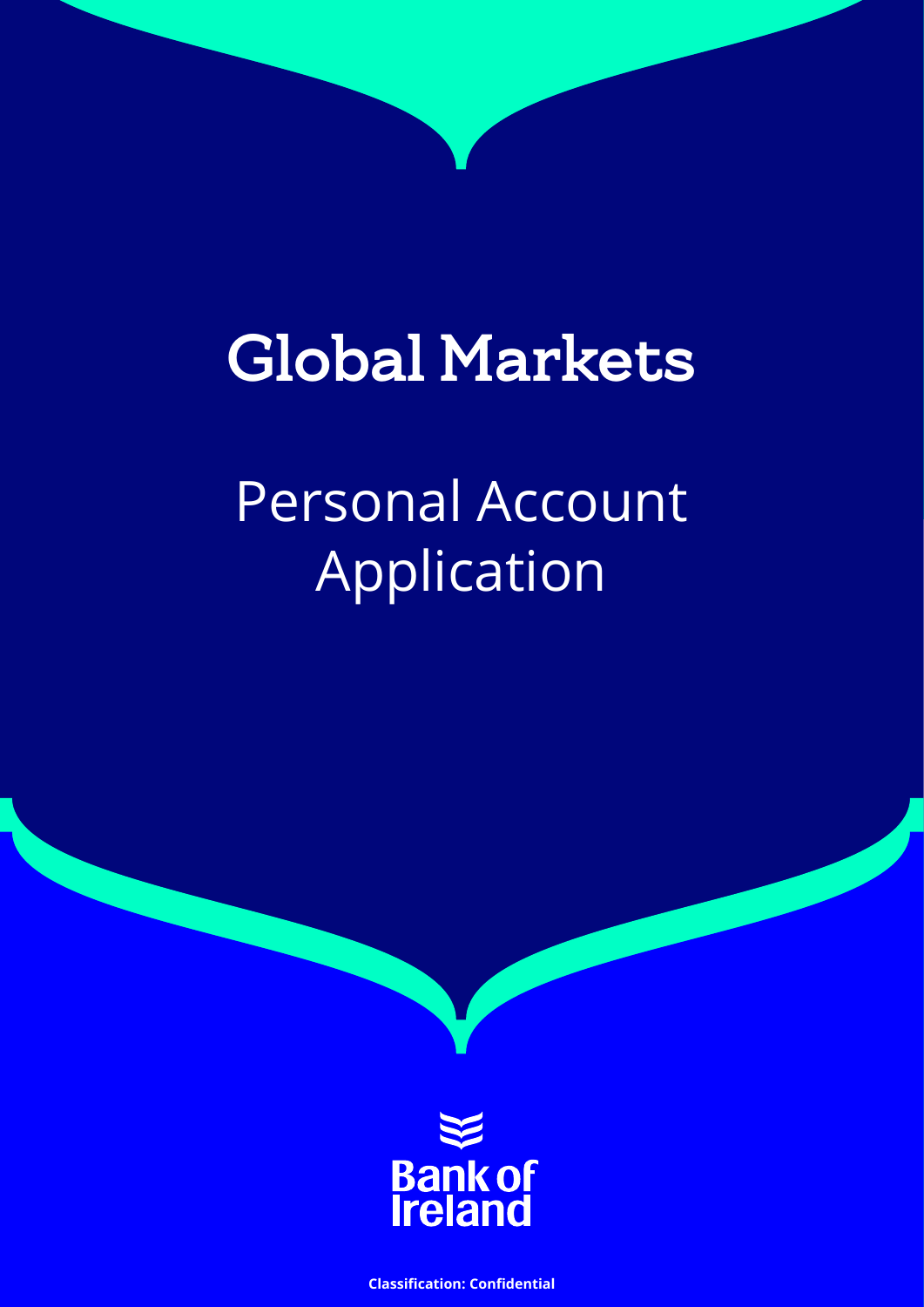## SECTION 1: YOUR PERSONAL DETAILS

To: The Governor and Company of the Bank of Ireland (''the Bank''), I/we hereby request you to open an account in the name(s) of:

PERSONAL DETAILS – 1ST APPLICANT (BLOCK CAPITALS)

| Title                                                                                                                    | $Mrs$ $Ms$<br>Other $\Box$<br>$Mr$ $\Box$                                                  |                  |                               |
|--------------------------------------------------------------------------------------------------------------------------|--------------------------------------------------------------------------------------------|------------------|-------------------------------|
| First Name (in full):                                                                                                    |                                                                                            |                  |                               |
| Surname:                                                                                                                 |                                                                                            |                  |                               |
| Date of Birth:                                                                                                           | $\mathbb M$<br>$\mathbb M$<br>$\mathsf D$<br>D<br>Y<br>Υ<br>Υ<br>Y                         | PPS No:          |                               |
| Address:                                                                                                                 |                                                                                            |                  |                               |
| Home Tel:                                                                                                                |                                                                                            | Mobile/ Other:   |                               |
| E-Mail address:                                                                                                          |                                                                                            |                  |                               |
| Occupation:                                                                                                              |                                                                                            |                  |                               |
| Nationality:                                                                                                             |                                                                                            |                  |                               |
|                                                                                                                          | Can authorise transactions in writing and/or by means of $\vert$ Fax                       | Telephone $\Box$ | (Please tick all that apply). |
|                                                                                                                          | PERSONAL DETAILS - 2ND APPLICANT (BLOCK CAPITALS)                                          |                  |                               |
| Title                                                                                                                    | $Ms \Box$ Other $\Box$<br>$Mrs$ $\Box$<br>Mr<br>$\mathbf{1}$                               |                  |                               |
| First Name (in full):                                                                                                    |                                                                                            |                  |                               |
| Surname:                                                                                                                 |                                                                                            |                  |                               |
| Date of Birth:                                                                                                           | $\mathbb M^-$<br>$\mathbb{M}$<br>$\mathsf D$<br>$\mathsf{Y}$<br>Y<br>$\mathsf D$<br>Y<br>Y | PPS No:          |                               |
| Address:                                                                                                                 |                                                                                            |                  |                               |
| Home Tel:                                                                                                                |                                                                                            | Mobile/ Other:   |                               |
| E-Mail address:                                                                                                          |                                                                                            |                  |                               |
| Occupation:                                                                                                              |                                                                                            |                  |                               |
| Nationality:                                                                                                             |                                                                                            |                  |                               |
| Telephone $\Box$<br>(Please tick all that apply).<br>Can authorise transactions in writing and/or by means of $ $<br>Fax |                                                                                            |                  |                               |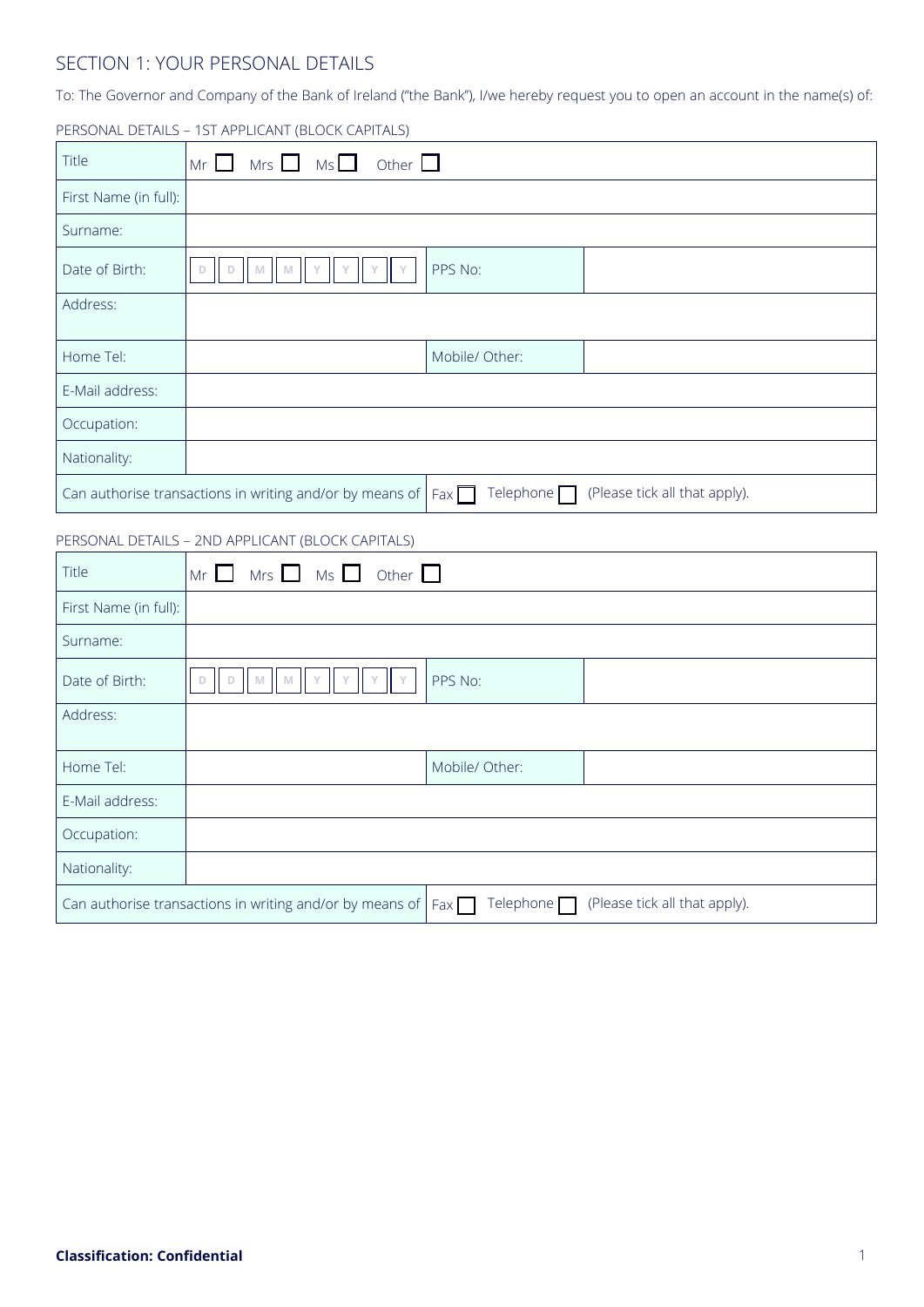## SECTION 1 (A) TAX RESIDENCY FOR FATCA & CRS (MANDATORY)

The Governor and Company of the Bank of Ireland ("the Bank") and its subsidiaries are obliged, to collect certain information about account holders who are United States ('U.S') citizens and/or tax resident in any country or territory other than the Republic of Ireland under the Foreign Accounts Tax Compliance Act ('FATCA') and the Common Reporting Standard ('CRS') - specifically the following legislation:

-Section 891E and Section 891F of the Taxes Consolidation Act 1997 (as amended) and tax regulations made pursuant to those sections. Please complete the sections below and provide any additional information as may be required. In certain circumstances, we may be obliged to share information in respect of your account(s) with the Revenue Commissioners who may in turn share it with the relevant tax authorities in other jurisdictions. The information which we may be obliged to share with the Revenue Commissioners includes the name, the address, tax identification number ('TIN'), date of birth, account number, account balance or value at the end of the reporting period and the gross amounts paid or credited with respect to the account (e.g. interest, dividends, redemption payments) during the reporting period.

This form is intended to request information only where such request is not prohibited by Irish Law.

If you have any questions about how to complete this form or any other concerns about the impact of sharing of information, you should contact your tax advisor or local tax authority.

Please note that Bank of Ireland cannot legally provide taxation advice. For any tax related questions or further information, please contact the Revenue Commissioners (https://www.revenue.ie/en/companies-and-charities/international-tax/aeoi/index.aspx) or your professional tax advisor. Customers must advise the Bank if any information provided in this form changes.

1ST APPLICANT

| 1. Are you a United States citizen?                                                                                                                                                                                                                                                                                                                                                                           |                                      | Yes<br>No.    |                                                                                         |
|---------------------------------------------------------------------------------------------------------------------------------------------------------------------------------------------------------------------------------------------------------------------------------------------------------------------------------------------------------------------------------------------------------------|--------------------------------------|---------------|-----------------------------------------------------------------------------------------|
| If yes, a U.S. Tax Identification Number (TIN) must be provided.<br>Taxpayer Identification Number (Note: U.S. TINs must be 9 digits)                                                                                                                                                                                                                                                                         |                                      |               |                                                                                         |
| 2. Are you resident for tax purposes in any country or territory<br>other than the Republic of Ireland?                                                                                                                                                                                                                                                                                                       |                                      | No L<br>, Yes |                                                                                         |
| If 'Yes', please list below the countries/territories and your Taxpayer Identification Number (TIN) for each country/territory in which<br>you are tax resident. A TIN, or else a valid explanation as to why no TIN is available, is <b>mandatory</b> for each country/territory listed.<br>Note: if United States is the country of tax residency, a U.S. TIN must be provided. U.S. TINs must be 9 digits. |                                      |               |                                                                                         |
| Country/Territory of Tax Residency                                                                                                                                                                                                                                                                                                                                                                            | Taxpayer Identification Number (TIN) |               | Reason why no TIN provided (indicate A, B<br>or C from the explanations outlined below) |
|                                                                                                                                                                                                                                                                                                                                                                                                               |                                      |               |                                                                                         |
|                                                                                                                                                                                                                                                                                                                                                                                                               |                                      |               |                                                                                         |
|                                                                                                                                                                                                                                                                                                                                                                                                               |                                      |               |                                                                                         |
|                                                                                                                                                                                                                                                                                                                                                                                                               |                                      |               |                                                                                         |
|                                                                                                                                                                                                                                                                                                                                                                                                               |                                      |               |                                                                                         |

2ND APPLICANT

| 1. Are you a United States citizen?                                                                                                                                                                                                                                                                                                                                                                           |  | Vac.        |                                                                                         |
|---------------------------------------------------------------------------------------------------------------------------------------------------------------------------------------------------------------------------------------------------------------------------------------------------------------------------------------------------------------------------------------------------------------|--|-------------|-----------------------------------------------------------------------------------------|
| If yes, a U.S. Tax Identification Number (TIN) must be provided.<br>Taxpayer Identification Number (Note: U.S. TINs must be 9 digits)                                                                                                                                                                                                                                                                         |  |             |                                                                                         |
| 2. Are you resident for tax purposes in any country or territory<br>other than the Republic of Ireland?                                                                                                                                                                                                                                                                                                       |  | No l<br>Yes |                                                                                         |
| If 'Yes', please list below the countries/territories and your Taxpayer Identification Number (TIN) for each country/territory in which<br>you are tax resident. A TIN, or else a valid explanation as to why no TIN is available, is <b>mandatory</b> for each country/territory listed.<br>Note: if United States is the country of tax residency, a U.S. TIN must be provided. U.S. TINs must be 9 digits. |  |             |                                                                                         |
| Country/Territory of Tax Residency<br>Taxpayer Identification Number (TIN)                                                                                                                                                                                                                                                                                                                                    |  |             | Reason why no TIN provided (indicate A, B<br>or C from the explanations outlined below) |
|                                                                                                                                                                                                                                                                                                                                                                                                               |  |             |                                                                                         |
|                                                                                                                                                                                                                                                                                                                                                                                                               |  |             |                                                                                         |
|                                                                                                                                                                                                                                                                                                                                                                                                               |  |             |                                                                                         |
|                                                                                                                                                                                                                                                                                                                                                                                                               |  |             |                                                                                         |
|                                                                                                                                                                                                                                                                                                                                                                                                               |  |             |                                                                                         |

If you have not been able to provide a TIN, please indicate why using one of the following explanations:

A. the country/territory of tax residency does not issue TINs or functional equivalents to its residents;

- B. the country/territory of tax residency has not issued a TIN to you (if selecting this option B, please also provide an explanation in the box above as to why no TIN has been issued to you); or
- C. the domestic law of the country/territory of tax residency does not require the collection of a TIN.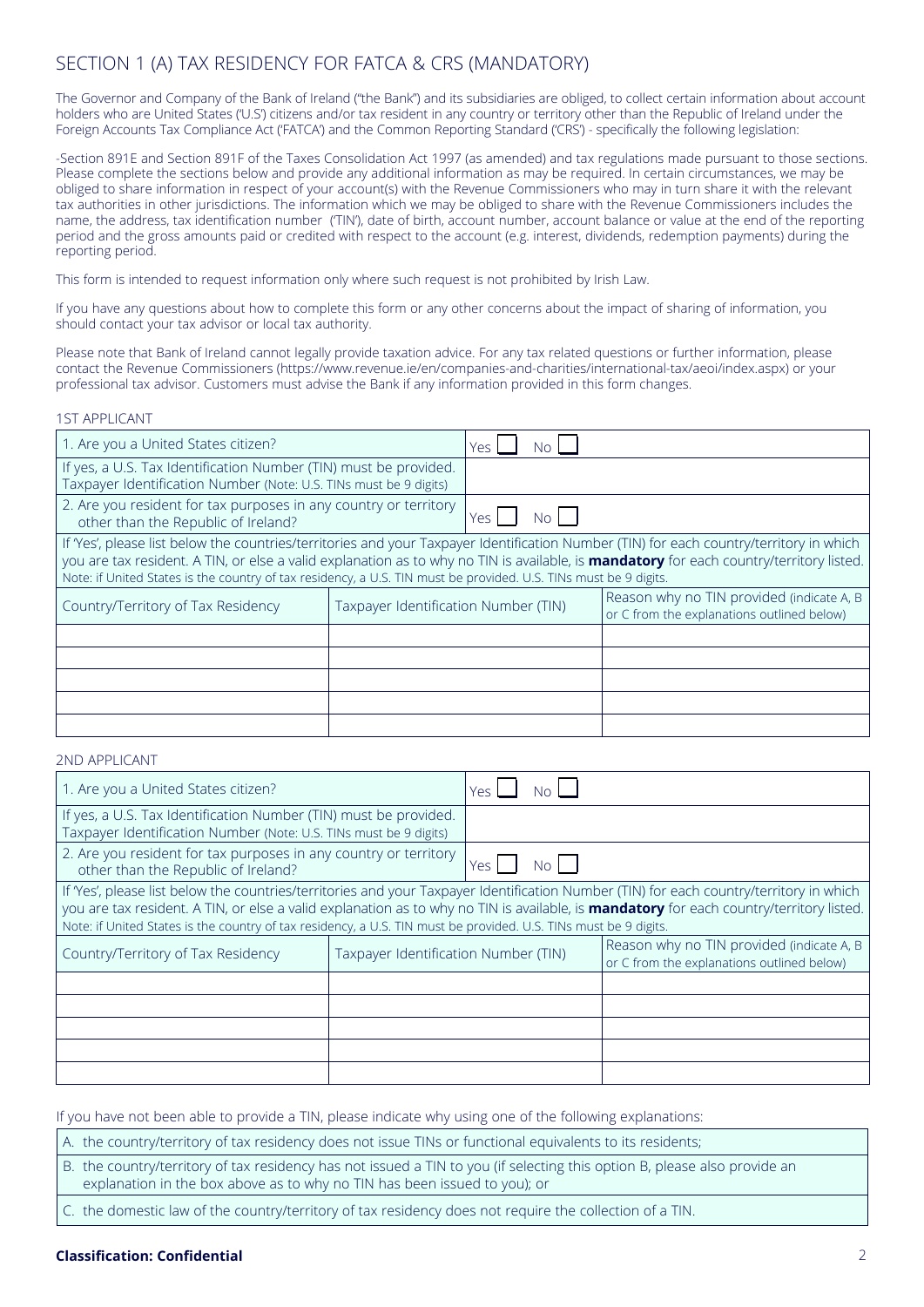## SECTION 2 (A): CURRENCY ACCOUNT DETAILS

Purpose of Account (Mandatory: The information given in this box must show an understanding of purpose and likely operation of account)

|                               | Please complete this section if you wish to open Currency Accounts with Bank of Ireland Global Markets: |                                                             |                                 |          |                  |                               |          |
|-------------------------------|---------------------------------------------------------------------------------------------------------|-------------------------------------------------------------|---------------------------------|----------|------------------|-------------------------------|----------|
| <b>Account</b><br><b>Type</b> | Currency                                                                                                |                                                             | <b>Account</b><br><b>Type</b>   | Currency |                  | <b>Account</b><br><b>Type</b> | Currency |
| Call                          |                                                                                                         |                                                             | Call                            |          |                  | Call                          |          |
| <b>Fixed Term</b>             |                                                                                                         |                                                             | <b>Fixed Term</b>               |          |                  | <b>Fixed Term</b>             |          |
|                               |                                                                                                         |                                                             |                                 |          |                  |                               |          |
| Term (Fixed Deposit only)*:   |                                                                                                         | 1 Month<br>3 Month<br>6 Month<br>9 Month<br>12 Month        |                                 |          |                  |                               |          |
| <b>Maturity Options:</b>      |                                                                                                         | Automatic reinvestment of Principal and Interest            |                                 |          |                  |                               |          |
| <b>Or</b>                     |                                                                                                         | Automatic reinvestment of Principal and Payment of Interest |                                 |          |                  |                               |          |
| Initial Lodgement:            |                                                                                                         |                                                             |                                 |          |                  |                               |          |
| By:                           |                                                                                                         | Cash                                                        | Cheque<br>Other Please specify: | Draft    | SWIFT/Electronic |                               |          |

#### **Special Instructions (if applicable)**

\* You will have received a Fixed Term Deposit Product Overview and the Governor and Company of the Bank of Ireland Terms of Business with this Account Mandate. You can also access a copy of these on our website https://corporate.bankofireland.com/ products-and-services/treasury-solutions or you can request another copy to be sent to you by post.

## **FOR JOINT FIXED TERM DEPOSIT ACCOUNTS ONLY:**

If you wish account statements to be provided to each of the Account Holders, please tick this box

## **SIGNING TERMS FOR WITHDRAWAL ON JOINT ACCOUNTS - PLEASE TICK YOUR PREFERRED CHOICE**

| Any one holder                                       |  | All holders to sign |  |  |  |
|------------------------------------------------------|--|---------------------|--|--|--|
| Please specify any restrictions in accompanying box: |  |                     |  |  |  |
| <b>Special Signing Instructions:</b>                 |  |                     |  |  |  |
|                                                      |  |                     |  |  |  |

If no signing instructions are specified, the Bank may at its sole discretion, accept and act on the Instructions of any one of the signatories.<sup>1</sup>

## SECTION 2 (B) - DEPOSIT GUARANTEE SCHEME-DEPOSITOR INFORMATION SHEET

If you have an Account with us or wish to open an Account with us, we are obliged to offer you a copy of our Deposit Guarantee Scheme-Depositor Information Sheet. This is available online here: https://corporate.bankofireland.com/library

| Please confirm you have accessed and read the Deposit Guarantee Scheme-Depositor Information Sheet by ticking this box |  |  |
|------------------------------------------------------------------------------------------------------------------------|--|--|
|                                                                                                                        |  |  |

<sup>1</sup> In accordance with clause 5 of the Treasury Terms and Conditions, where instructions are provided by an Authorised Individual/ Signatory by telephone, such telephone instructions will override any provisions in the Account application in relation to the number of signatures which are required to operate your account.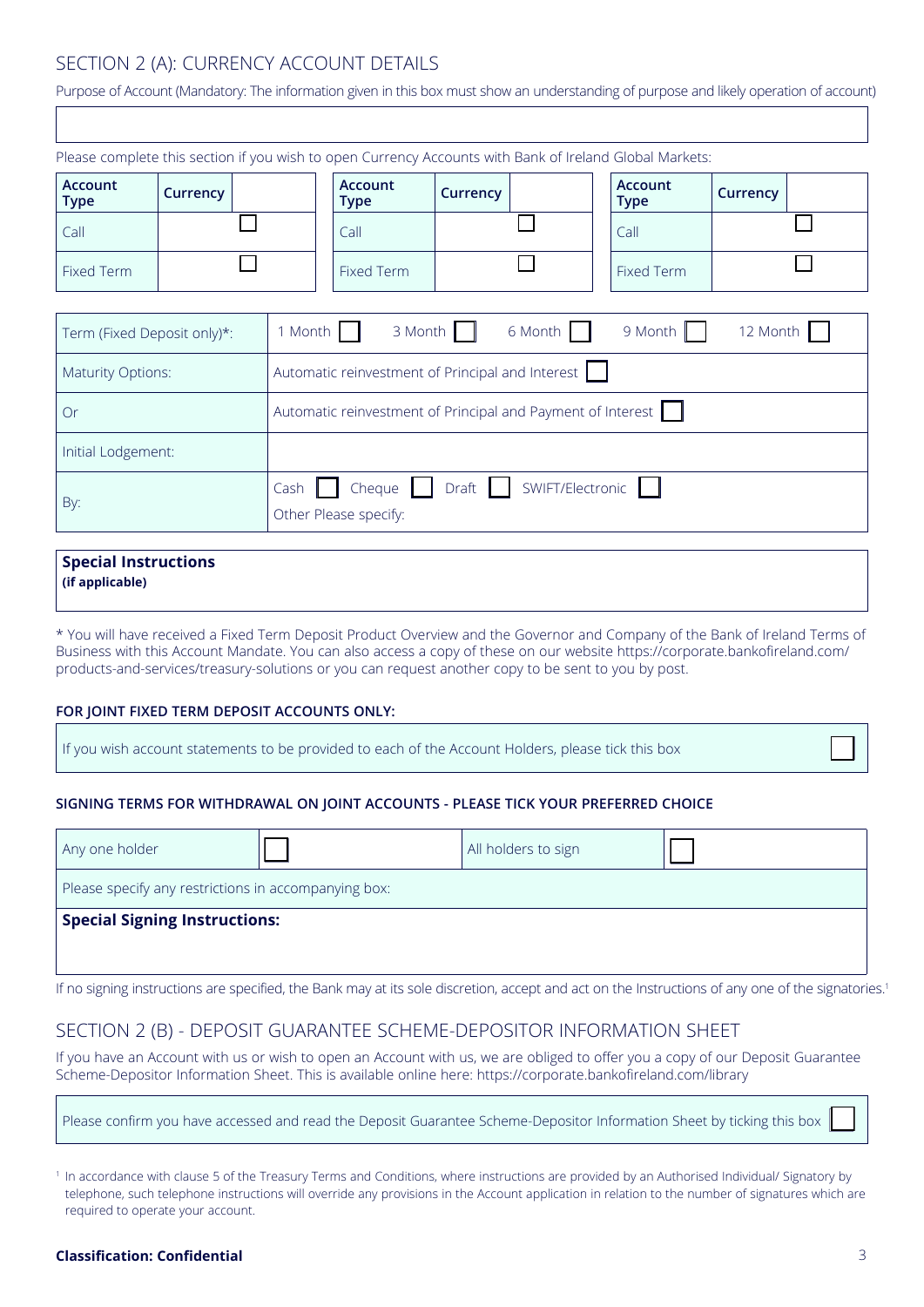## SECTION 3: AUTHORISED INDIVIDUALS/ SIGNATORIES

I/we authorise the individual(s) specified below to enter into Transactions with the Bank as specified below ("Mandated Transactions") and give Instructions in writing on my/our behalf. Where indicated, individuals will also be authorised to provide the Bank with Instructions for the Mandated Transactions by fax and/or telephone.

|                            | AUTHORISED INDIVIDUAL DETAILS | <b>INSTRUCTIONS PERMITTED</b><br>(PLEASE ✔ TICK AS APPROPRIATE) |       |     |
|----------------------------|-------------------------------|-----------------------------------------------------------------|-------|-----|
| Title (Mr, Ms, Mrs, Other) |                               |                                                                 | Phone | Fax |
| Full Name                  |                               | Current & Deposit Accounts                                      |       |     |
| Email Address              |                               | <b>FX Contracts<sup>1</sup></b>                                 |       |     |
| Signature                  |                               | Foreign Exchange Options                                        |       |     |
|                            |                               | Telephone Instructions<br>Authorised                            |       |     |
|                            |                               | Other (please specify)                                          |       |     |
|                            |                               |                                                                 |       |     |

|                            | AUTHORISED INDIVIDUAL DETAILS | <b>INSTRUCTIONS PERMITTED</b><br>(PLEASE ✔ TICK AS APPROPRIATE) |       |     |
|----------------------------|-------------------------------|-----------------------------------------------------------------|-------|-----|
| Title (Mr, Ms, Mrs, Other) |                               |                                                                 | Phone | Fax |
| Full Name                  |                               | Current & Deposit Accounts                                      |       |     |
| Email address              |                               | <b>FX Contracts<sup>1</sup></b>                                 |       |     |
| Signature                  |                               | Foreign Exchange Options                                        |       |     |
|                            |                               | Telephone Instructions<br>Authorised                            |       |     |
|                            |                               | Other (please specify)                                          |       |     |
|                            |                               |                                                                 |       |     |

In accordance with clause 5 of the Treasury Terms and Conditions, where instructions are provided by an Authorised Individual/ Signatory by telephone, such telephone instructions will override any provisions in the Account application in relation to the number of signatures which are required to operate your account.

Please note, if you decide to give another individual authority to enter into Mandated Transactions and give Instructions on your behalf that individual will e.g. be authorised to pay money into or out of your account (including the withdrawal up to and including the full balance on your account). Further information is available in our Terms and Conditions and Terms of Business.

#### **Do you have more Authorised Individuals/Signatories to add? If so, please print this page again and complete for other Authorised Individuals.**

<sup>1</sup> Whether or not regulated by MiFID II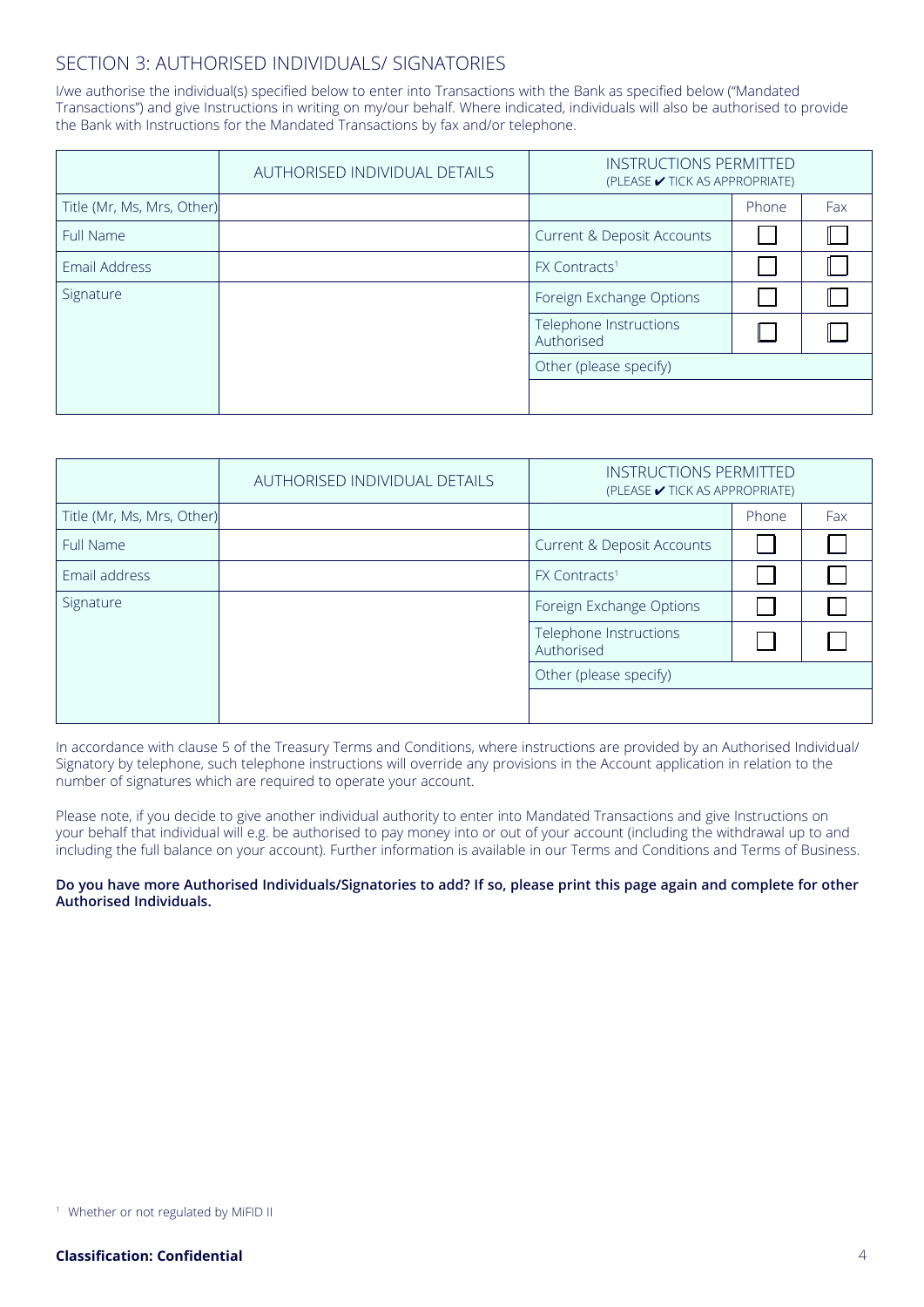## SECTION 4 (A): MIFID II/MIFIR TRANSACTION REPORTING DATA

We will provide details of all Mandated Transactions which we are required to report to the competent authorities. Your foreign exchange transaction is excluded from the transaction reporting obligation under MiFID II / MiFIR if it meets certain criteria. In order to assess which of your Mandated Transactions are reportable or not please provide the following information:

| 1. Do you intend to enter into forward foreign exchange transactions with the Bank?<br>(If yes, proceed to no. 2)                                     | Yes I<br>No l            |
|-------------------------------------------------------------------------------------------------------------------------------------------------------|--------------------------|
| 2. Are the transactions a means of payment?                                                                                                           | Yes I                    |
| 3. Are the transactions                                                                                                                               |                          |
| (i) settled physically? <sup>1</sup> ;                                                                                                                | No <sub>1</sub><br>Yes I |
| (ii) entered into in order to facilitate payment for identifiable goods, services or direct investment? <sup>2</sup> ;                                | Yes  <br>No I            |
| (iii) not traded on a trading venue?                                                                                                                  | Yes  <br>No L            |
| 4. Do you (also) intend to enter into foreign exchange transactions with the Bank that do no meet the<br>criteria as set out in question no. 2 and 3? | <b>Yes</b>               |

## **PLEASE NOTE:**

If you answered "Yes" to every criterion in no. 2 and 3, your transaction is exempted from the MiFID II/MiFIR regulatory reporting obligation. We will not be reporting these transactions to the competent regulatory authorities (Central Bank of Ireland or Financial Conduct Authority).

If you answered "Yes" to question no 4, please note, these transactions are in scope for the MiFID II/MiFIR regulatory reporting.

## **By signing this mandate, you agree to inform the Bank if you are aware or become aware of any changes that may affect the evaluation of any Mandated Transactions.**

## SECTION 4 (B): NATURAL CLIENT IDENTIFIER

When we report the details of your transactions to the competent authorities, we are required to identify you using a combination of the 2-letter country code of your nationality, followed by the national client identifier as set out in MiFID II. Under certain circumstances we may have to ask you for further information/documentation in order to establish your natural client identifier. Your GM contact will inform you.

## **By signing this Mandate, you agree to give any information and documentation necessary to establish your "National Client Identifier" code.**

## SECTION 5: BEST EXECUTION

As we operate in the over-the-counter (OTC) market, we typically do not use execution venues. However, if we decide to use an execution venue in relation to your Instruction, we will inform you of the execution venue on which we are placing significant reliance in order to fulfil our obligation to take all sufficient steps to obtain, on a consistent basis, the best possible result for the execution of your Instruction.

Where that execution venue is not also a trading venue (such as regulated markets, multilateral trading facilities and organised trading facilities), by signing this Mandate, you expressly consent to us to execute your order outside of a trading venue.

## SECTION 6: KEY INFORMATION DOCUMENTS

Under Regulation (EU) No 1286/2014 of the European Parliament and of the Council of 26 November 2014 on Key Information Documents for Packaged Retail and Insurance-based Investment Products ("PRIIPs") and from 1 January 2018, the Bank is obliged to provide its retail investors (as defined in PRIIPs) with a key information document (the "KID") for each over-the-counter derivative transaction that is within the scope of PRIIPs and that they enter into with the Bank.

In each case, the Bank intends to provide you with the KID by means of a website. The Bank will post the KID and any revised version thereof (where applicable) on its website at www.bankofireland.com/treasurylibrary or such other website as the Bank notifies to you from time to time.

Please note that you are entitled to a paper copy of the relevant KID free of charge at any time upon request to the Bank.

#### **By signing this mandate, you choose to receive the KID for each over-the-counter derivative transaction by means of a website and confirm that you have regular access to the internet.**

- <sup>1</sup> Other than by reason of a default or other termination events.
- <sup>2</sup> An example for "identifiable goods, services or direct investment" is where one of the parties to the contract (i) sells currency to the other party which that other party will use to pay for specific goods or services or to make a direct investment or (ii) buys currency from the other party which the first party will use to achieve certainty about the level of payments that it is going to receive.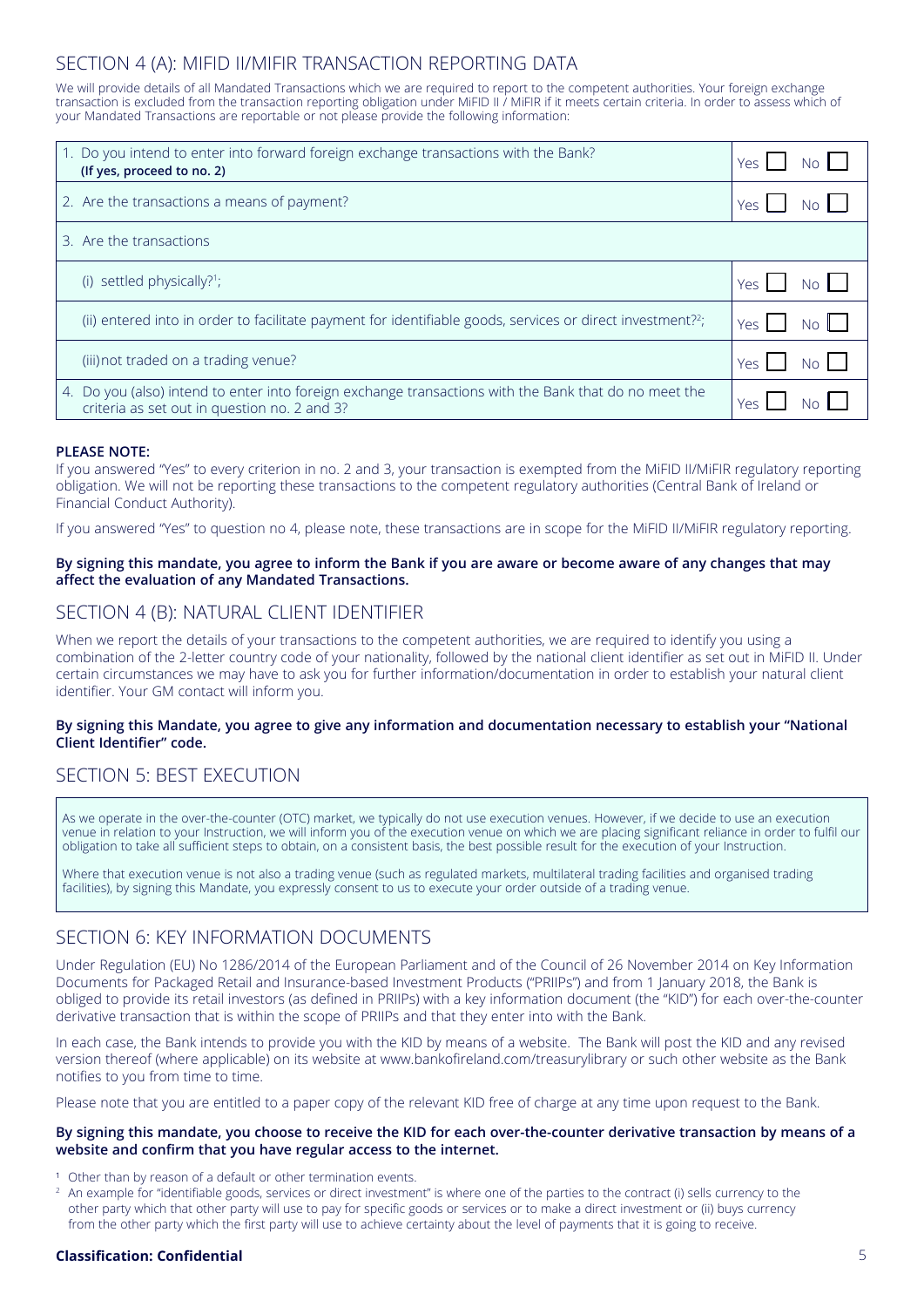# SECTION 7 - DECLARATION AND AGREEMENTS

#### All parties must read and sign this declaration.

- 1) If I/we use DocuSign or other electronic means to receive and sign the Account Mandate, I/we agree that I/we will sign the Account Mandate using an e-signature electronic form.
- 2) I/we declare that the information I/we have given on this form is true and accurate and I/we will inform the Bank of any changes in my/our circumstances affecting any information on this form.
- 3) I/We acknowledge that the information contained in this form may be reported to the Revenue Commissioners and exchanged with the tax authorities in other countries or territories. I/we agree that I/we will notify the Governor and Company of the Bank of Ireland within 30 days if, due to a change of circumstances, any certification or information on this form becomes inaccurate.
- 4) I/we agree to be bound by the Treasury Terms and Conditions and where relevant the Treasury Terms of Business of any account opened for me/us.\*
- 5) I/we understand that all conversations such as telephone conversations and electronic communications will be recorded (even where they do not lead to the conclusion of a Mandated Transaction). .
- 6) I/we have read and understood the terms relating to the use and disclosure of data and personal information set out in the Data Privacy Notice (www.bankofireland.com/privacy). I/We warrant that I/we have the consent of the owners of any personal data given to the Bank under this Agreement to use and disclose these data. I/We warrant that I/we have provided each relevant individual (such as Authorised Individual) with a copy of the Data Privacy Notice.
- 7) I/we agree to notify the Bank in writing of any changes to the list of Authorised Individuals/Signatories.
- 8) I/we agree to inform the Bank if we are aware or become aware of any changes that may affect the evaluation of our transaction as set out in Section 4 (A)
- 9) I/we agree to give the Bank any information and documentation necessary to establish our National Client Identifier code.
- 10) I/we agree to receive the KID for each over-the counter derivative transaction by means of a website and confirm that we have regular access to the internet.
- 11) This Account Application is to remain in force until receipt by the Bank of notice in writing to the contrary.
- 12) I/we acknowledge that your scheme is covered by a Statutory Deposit Guarantee Scheme. If insolvency of your credit institution should occur your eligible deposits would be repaid up to €100,000.
- 13) I/we expressly consents to the execution of the order outside of a trading venue.
- 14) I/we confirm that I've read and understood the Terms and Conditions and Terms of Business and the information provided in Section 3 in respect of the powers of Authorised Individuals. I/we confirm that I give my consent to the Authorised Individuals listed in Section 3 to be signed authorities on the Account which is being opened.

## **ADDITIONAL DECLARATION AND AGREEMENT IN RELATION TO FOREIGN EXCHANGE TRANSACTION**

15) I hereby request the Bank to enter into foreign exchange transactions with me/us (the "FX transactions"). In the event I/we fail to deliver any currency to the Bank pursuant to these FX transactions, I/we will be liable to pay the Bank the amount of any loss that may arise. The Bank is authorised to debit one or more of my accounts with the Bank in respect of any amount of any loss that may arise. The Bank is authorised to debit one or more of my accounts with the Bank in respect of any amount due and not paid under these FX transactions. For this purpose, the Bank may convert any obligation under these FX transactions in to the currency in which the other is denominated at the Bank's spot rate of exchange for the relevant currencies.

#### **DATA PRIVACY**

The information you have provided will be treated as confidential and retained and processed by the Bank as set out in our Data Privacy Notice (www.bankofireland.com/privacy).

| PPS Number not provided.                   | I/we do not have official details or an official document with my/our<br>name(s), address(es) and PPS number(s) but I/we will submit this<br>documentation as soon as possible. I/we declare the foregoing to be<br>true and accurate.                                                                                 |
|--------------------------------------------|------------------------------------------------------------------------------------------------------------------------------------------------------------------------------------------------------------------------------------------------------------------------------------------------------------------------|
| PPS Number provided but no proof attached. | I/we do not currently have an official document with my/our name(s),<br>address(es) and PPS number(s) but I/we confirm that the PPS<br>number(s) outlined above is my/our PPS number(s). I/we will submit<br>the appropriate documentation as soon as possible. I/we declare the<br>foregoing to be true and accurate. |

| Signatures - please ensure to sign this section |  |                           |  |  |
|-------------------------------------------------|--|---------------------------|--|--|
| 1st Applicant's Signature                       |  | 2nd Applicant's Signature |  |  |
|                                                 |  |                           |  |  |
| Date                                            |  | Date                      |  |  |

Where there are more than 2 applicants please complete additional copies of this page for 3rd and subsequent parties to the account.

\* This account is subject to Treasury Terms and Conditions and the Governor and Company of the Bank of Ireland Terms of Business and terms not otherwise defined in this Account Application shall have the meaning given to them under these Treasury Terms and Conditions and/or the Governor and Company of the Bank of Ireland Terms of Business. You will have received a copy of these with this Account Mandate. You can also access a copy of these on our website. https://corporate.bankofireland.com/products-and-services/treasury-solutions or you can request another copy to be sent to you by post.